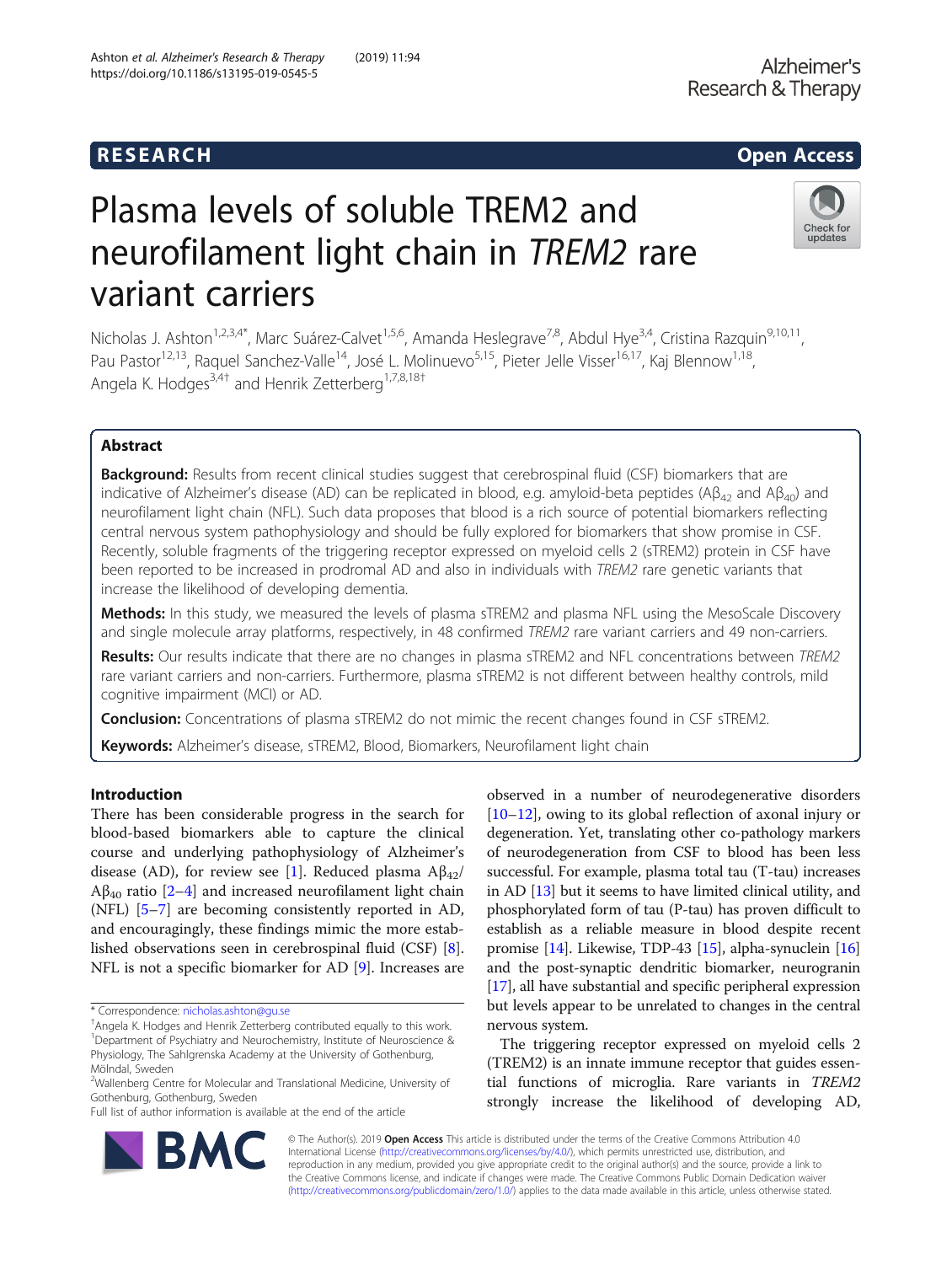<span id="page-1-0"></span>frontotemporal dementia (FTD), Parkinson's disease (PD) and amyotrophic lateral sclerosis (ALS) [[18](#page-5-0)–[23\]](#page-6-0). TREM2 is a type 1 transmembrane protein, and its ectodomain is shed at the plasma membrane by ADAM family proteases C-terminal at histidine 157 position [\[24](#page-6-0)–[27](#page-6-0)]. The resulting soluble fragment (sTREM2) is released into the extracellular space and can be found in CSF and plasma [\[28,](#page-6-0) [29](#page-6-0)]. Recently, the concentrations of CSF sTREM2 have been shown to be increased in early symptomatic stages of sporadic [\[30](#page-6-0)–[34](#page-6-0)] and autosomal dominant AD patients [ $35$ ]. Interestingly, A $\beta$  pathology and tau-related neurodegeneration may impact levels of CSF sTREM2 differently [[33](#page-6-0)]. Moreover, it has been shown that the concentrations of CSF sTREM2 vary between different disease-associated TREM2 genetic variant carriers [\[32,](#page-6-0) [33](#page-6-0)].

Unlike CSF sTREM2, levels of sTREM2 in blood have been poorly investigated. In this study, we investigate plasma concentrations of sTREM2 in patients with AD and mild cognitive impairment (MCI) compared with aged-matched healthy controls. Furthermore, in a novel approach, we also report on blood concentrations of sTREM2 and NFL in TREM2 rare variant carriers.

#### **Methods**

#### Participants

Samples from a total of 97 participants were used for these analyses (Table 1). The majority of samples  $(n = 82)$  were from the longitudinal AD cohorts managed at King's College London (KCL; AddNeuroMed [[36](#page-6-0)], Kings Health Partners-Dementia Case Register (KHP-DCR) a UK clinic and population based study [[37](#page-6-0)] and the MRC AD Biomarker study [[38\]](#page-6-0)). Further samples were obtained from DEGESCO  $(n = 11,$  Dementia Genetics Spanish Consortium  $[39, 40]$  $[39, 40]$  $[39, 40]$  $[39, 40]$  and EDAR ( $n = 4$ , beta amyloid oligomers in the early diagnosis of AD and as marker for treatment response [[41](#page-6-0)]). Informed consent for all participants was obtained according to the Declaration of Helsinki (1991), and protocols and procedures were approved by the relevant local ethical committee at each site. The cohorts as mentioned above were genetically analysed to identify known or novel non-synonymous variants in exon 2 of the TREM2 gene, previously linked to pathogenic risk or predicted to be detrimental. Of the 48 participants identified with a TREM2 pathogenic variant (TREM2<sup>var</sup>, Table 1), 10 were controls, 10 had MCI and 28 had a dementia diagnosis (AD). Similar age-matched noncarrier control  $(n = 10)$ , MCI  $(n = 8)$  and AD  $(n = 31)$ samples were also included.

#### Plasma measures of sTREM2 and NFL

Plasma sTREM2 was measured using an in-house electrochemoluminescent assay on the MesoScale Discovery SECTOR imager 6000 (MesoScale Discovery (MSD), Maryland, USA) using a method adapted from Kleinberger et al. [\[29](#page-6-0)]. The capture antibody was the biotinylated polyclonal goat anti-human TREM2 (0.25 μg/ mL, R&D Systems, Minneapolis, USA), and the detector antibody was monoclonal mouse anti-human TREM2 (1 μg/mL, Santa Cruz Biotechnology, Texas, USA). A standard curve for calculations of unknowns was constructed using recombinant human TREM2 (4000–62.5 pg/mL, Sino Biological, Bejiing, China), and plasma samples were diluted 1:4 before being assayed. For a more comprehensive description of the method, please see [[29](#page-6-0)]. For NFL, the commercially available NF-light assay on an HD-1 Simoa instrument (Quanterix, Lexington, MA, USA) was utilized. All biochemical analyses were performed at the Institute of Neurology at University College London (UCL).

#### Sample size and power calculation

In CSF, the effect size of sTREM2 between AD and control ranges between 1.077 and 1.539 (mean 1.272; source: Alzbiomarker, Alzforum). In applying a type error I ( $\alpha$ ) of 0.05, we reach a power (1- $\beta$ ) of 0.99 in our sample size of 97 participants (G\*Power). However, the effect size of plasma sTREM2 is likely to be considerably

**Table 1** Demographic and clinical characteristics of TREM2 rare variant carriers and non-carriers

|                                 | TREM2 non-carriers ( $n =$<br>49)                         | TREM2 rare variant carriers<br>$(n = 48)$                  | TREM2 rare variant carriers                  |                                              |                                           |                                |
|---------------------------------|-----------------------------------------------------------|------------------------------------------------------------|----------------------------------------------|----------------------------------------------|-------------------------------------------|--------------------------------|
|                                 |                                                           |                                                            | $p.R47H (n = 26)$                            | $p.T96K (n = 8)$                             | $p.D87N (n=5)$                            | Others $(n = 9)$               |
| Age, years (SD)                 | 76.1(6.7)                                                 | 75.2(7.3)                                                  | 73.9 (8.4)                                   | 76.6 (4.8)                                   | 72.4 (6.8)                                | 76.9(4.1)                      |
| Female, n (%)                   | 27/49 (55.1)                                              | 26/48 (54.2)                                               | 12 (46.2)                                    | 5(55.5)                                      | 3(60)                                     | 6(75)                          |
| APOE <b>ε</b> 4 carriers, n (%) | 24 $(68.6)^a$                                             | 21 $(59.7)^b$                                              | 11                                           | 3                                            |                                           | 6                              |
| MMSE, n (SD)                    | 23.3(5.0)                                                 | 23.1(6.4)                                                  | 21(7.5)                                      | 25(5.0)                                      | 28.8 (4.5)                                | 24.7(2.3)                      |
| Diagnosis, n (%)                | AD, 31/49 (63.3); MCI, 8/49<br>(16.3); Ctrl, 10/49 (20.4) | AD, 28/48 (58.4); MCI, 10/48<br>(20.8); Ctrl, 10/48 (20.8) | 18/26 (69); 4/26<br>$(15.5)$ ; 4/26 $(15.5)$ | 2/9 (25.0); 3/9<br>$(37.5)$ ; $3/9$ $(37.5)$ | $1/5$ (16.7); $2/5$<br>(33.3); 2/5 (50.0) | 7/9 (87.5); 1/9<br>(12.5); 0/9 |
| sTREM2, ng/L (SD)               | 8750 (5265)                                               | 7346 (5526)                                                | 7294 (6791)                                  | 8761.8 (4840)                                | 6431 (4107)                               | 7009 (1889)                    |
| NFL, ng/L (SD)                  | 26.1(17.1)                                                | 24.6 (19.1)                                                | 25.7(23.8)                                   | 25.2 (17.8)                                  | 23.1(7.7)                                 | 21.3(7.6)                      |

 $a = 14$  individuals with missing APOE status

 $b = 13$  individuals with missing APOE status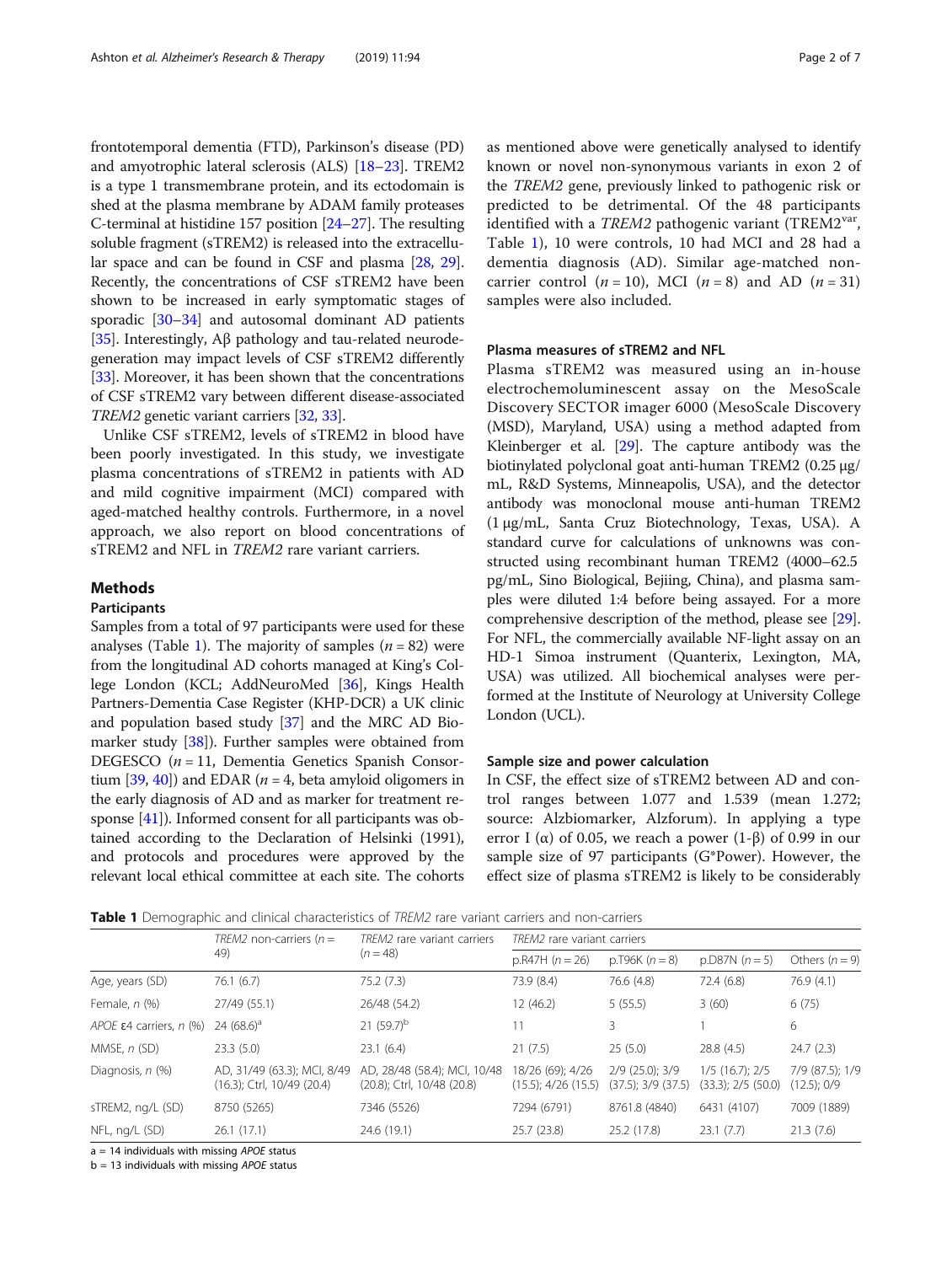<span id="page-2-0"></span>lower than that of CSF sTREM2. Therefore, we examined the achieved power as a function of effect size (Cohen's d), with a type error I ( $\alpha$ ) of 0.05 assuming 97 participants. In a medium effect size (Cohen's  $d = 0.5$ ), a power of 0.68 is achieved, whereas a large effect size (Cohen's  $d = 0.8$ ) computes a power of 0.97. Thus, we can reasonably state that there is a low probability of error type II in our results if the effect size was large.

#### Statistical analysis

Data normality was determined by the D'Agostino-Pearson test, and statistical evaluation was performed on  $log_{10}$ -transformed data. After transformation, the data followed a normal distribution. All data analysis reported has been performed on  $log_{10}$ -transformed sTREM2 and NFL, but the untransformed values are shown in descriptive tables and figures. To study the association of plasma measures with demographic data, a Pearson product-moment correlation was utilized for age and Mini-Mental State Examination (MMSE) whereas t test (sTREM2) or a one-way analysis of covariance (ANCOVA, NFL) for gender and APOE status. Only age was a significant predictor of plasma NFL; the subsequent analyses were therefore conducted including age as a confounder. A t test or ANCOVA were conducted to determine clinical group differences between blood biomarkers. ANCOVA analyses were followed by a Bonferroni-corrected post hoc pairwise comparison where appropriate. A partial correlation, adjusted

by age, tested the association between plasma sTREM2 and plasma NFL. Statistical analysis was performed using IBM SPSS Statistics, version 25 (Armonk, NY, USA).

#### Results

Forty-eight confirmed TREM2 rare variant carriers and 49 non-carriers were included in the study. The TREM2 rare variant carrier group comprised of 10 different variants: p.Q33X, p.D39N, p.R47H, p.P59L, p.R62H, p.D87N, p.T96K, p.Q691H, p.H703Y and p.L868R. The demographical characteristics of the cohort are described in Table [1](#page-1-0). There were no differences in age between TREM2 rare variant carriers  $(M = 75.2, SD = 7.3)$  and non-carriers  $(M = 76.1, SD = 6.7)$ . The inclusion of gender was very similar across groups (carriers, 26/48 female [54.2%]; non-carriers, 27/49 female [55.1%]). Finally, there was no statistically significant difference in MMSE (carriers,  $M = 23.1$ ,  $SD = 6.4$ ; non-carriers,  $M = 23.3$ ,  $SD = 5.0$ ) or clinical diagnosis between the two groups (Table [1](#page-1-0)).

In the whole cohort, plasma sTREM2 was not associated with age  $(r = 0.060; P = 0.562)$ , gender  $(P = 0.083)$ , APOE  $E4$  status (P = 0.237) or MMSE ( $r = -0.018$ ; P = 0.858). There were no differences in the levels of plasma sTREM2 between *TREM2* rare variant carriers  $(M = 7346 \text{ ng/L}$ ,  $SD = 5526$  ng/L) and non-carriers  $(M = 8750$  ng/L,  $SD =$ 5265 ng/L;  $t(95) = 1.696$ ,  $P = 0.093$ ; Fig. 1a). There were no significant differences in plasma sTREM2 between carriers

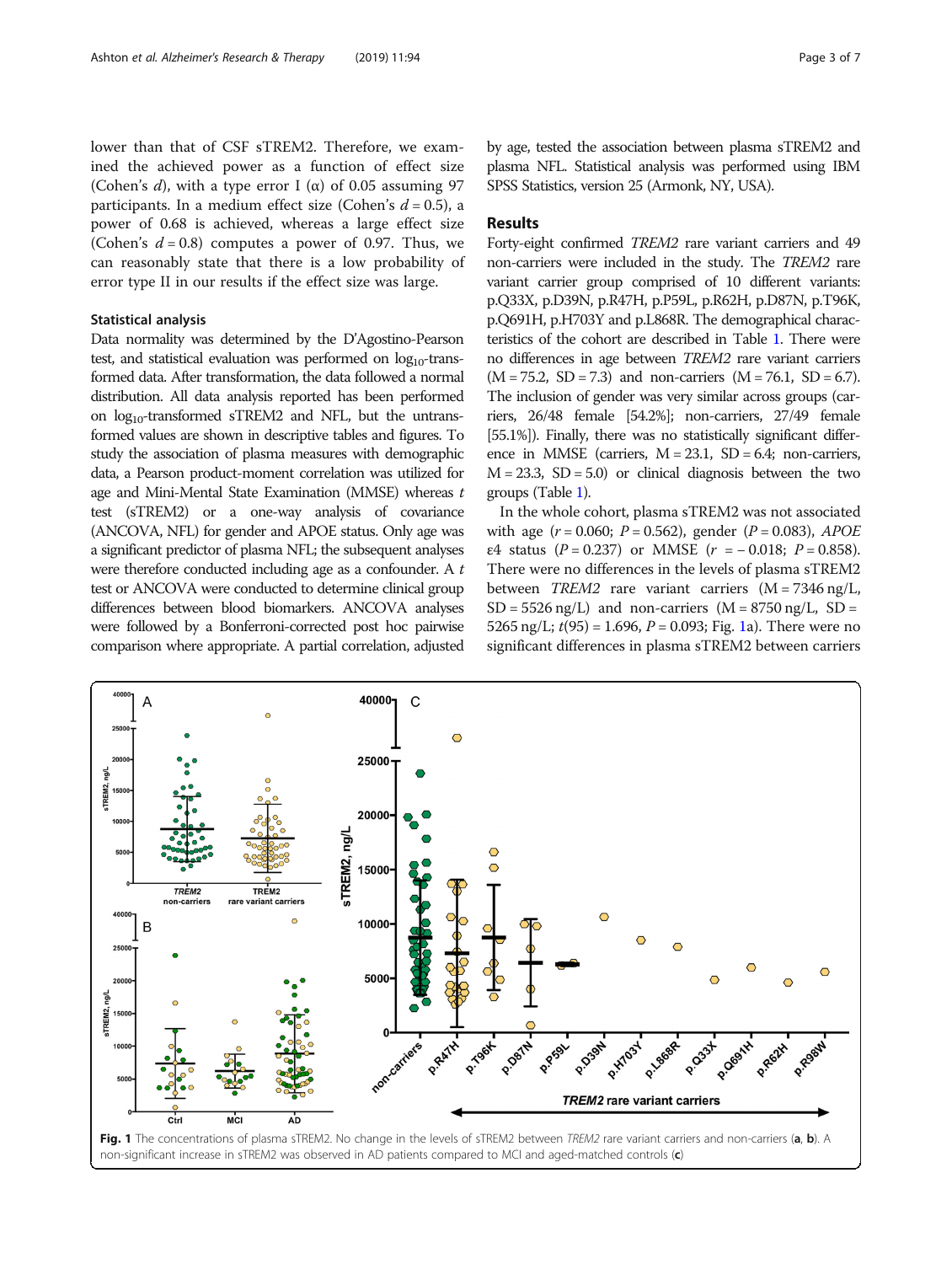of different TREM2 rare variants  $(F(3, 84) = 1.68, P =$ 0.177, Fig. [1b](#page-2-0)). Note, we only included TREM2 rare variants with > 2 individuals per group in this analysis. Adding clinical diagnosis as covariate did not change the result  $(P = 0.171)$ . Next, we tested whether plasma sTREM2 levels differ between clinical diagnoses, regardless of the TREM2 rare variant status, between AD ( $M = 8859$  ng/L, SD = 5951 ng/L), MCI ( $M = 6204$  ng/L,  $SD = 2572$  ng/L) and controls  $(M = 7352 \text{ ng/L}$ ,  $SD = 5318 \text{ ng/L}$ . Plasma sTREM2 levels were not different between these groups  $(F(2, 94) = 1.84,$  $P = 0.164$ , Fig. [1c](#page-2-0)). Adjusting for the effect of age and gender did not change the result of sTREM2 in plasma.

As expected, plasma NFL concentrations were significantly associated with age ( $r = 0.202$ ,  $P = 0.047$ ). After accounting for the effect of age, plasma NFL levels were found to be associated with MMSE ( $r = -0.353$ ,  $P =$ 0.0004) and tended to be higher in females ( $M = 25.6$ ,  $SD = 13.1$  ng/L) compared to males ( $M = 25.1$ ,  $SD = 22.8$ ng/L;  $P = 0.079$ ). Levels were not affected by APOE ε4 status ( $P = 0.899$ ). There were no differences in plasma NFL between TREM2 rare variant carriers (M = 24.6 ng/ L,  $SD = 19.1$  ng/L) and non-carriers ( $M = 26.1$  ng/L,  $SD =$ 17.1 ng/L)  $(F(1, 94) = 0.505, P = 0.479, Fig. 2a)$ , after adjusting for the effect of age. Similar to plasma sTREM2, there were no differences in plasma NFL when comparing the different *TREM2* rare variants  $(F(3, 83)) =$ 

0.113,  $P = 0.952$ , Fig. 2b). This remained true when correcting for the effect of the clinical diagnosis ( $P = 0.633$ ). As expected, differences in plasma NFL were observed between the three clinical groups  $(F(2, 93) = 4.89, P = 0.010)$ . The Bonferronicorrected post hoc pairwise comparison demonstrated that the AD group  $(M = 29.0 \text{ ng/L}, SD = 21.6 \text{ ng/L})$  had significantly higher levels of NFL compared to controls  $(M = 18.8)$ ng/L,  $SD = 7.2$  ng/L;  $P = 0.025$ ) but not to MCI (M = 20.5 ng/ L,  $SD = 8.1$  ng/L;  $P = 0.096$ , Fig. 2c). A further adjustment for the effect of gender did not change these NFL findings.

In the whole cohort, when correcting for age, a significant positive correlation between plasma sTREM2 and plasma NFL was observed  $(r = 0.245, P = 0.016)$ . However, this correlation is driven by the symptomatic individuals (MCI and AD) as no significant association of plasma sTREM2 and plasma NFL was observed in the control group ( $r = 0.250$ ,  $P = 0.302$ ) but a tendency in the symptomatic group  $(r = 0.223, P = 0.053)$ .

#### **Discussion**

This is the first study to have comprehensively investigated if the levels of plasma sTREM2 and a neurodegenerative marker, plasma NFL, differ between TREM2 rare variant carriers and non-carriers. Our main finding demonstrates that there are no significant differences in plasma sTREM2 and NFL between these groups.

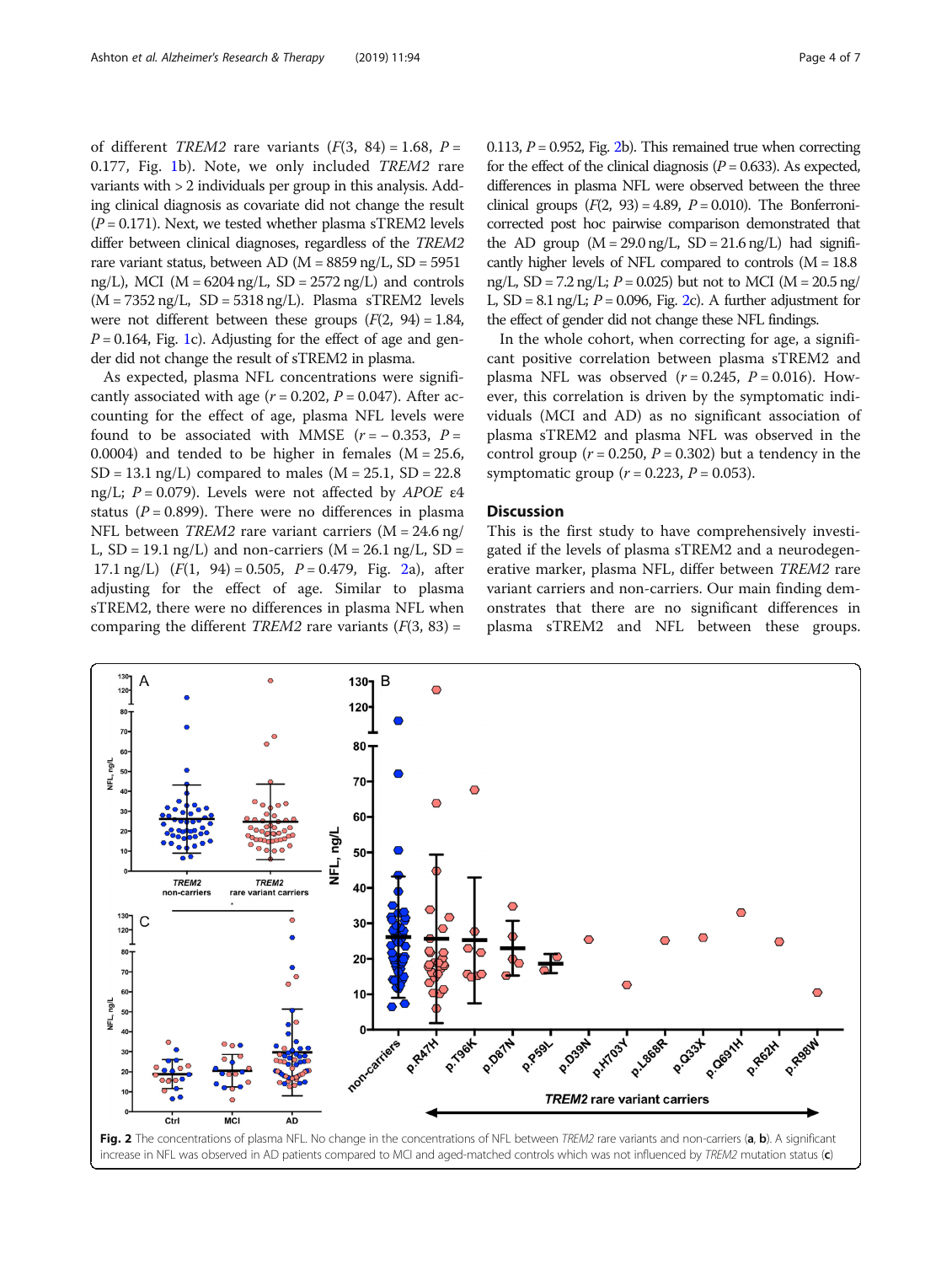Furthermore, we also show that plasma sTREM2 does not differ between controls, MCI and AD.

While sTREM2 has been extensively studied in CSF, only a few studies have reported sTREM2 in blood. Piccio and co-workers [\[28](#page-6-0)] demonstrated that serum sTREM2 levels did not differ between multiple sclerosis, other inflammatory neurologic diseases and noninflammatory controls. Kleinberger et al. [[29\]](#page-6-0) found no difference in plasma sTREM2 between healthy controls, AD and FTD. The lack of separation between AD and controls was then independently replicated [\[32\]](#page-6-0). In a different approach, Ohara et al. showed that increased serum sTREM2 is associated with increased risk to develop dementia in Japanese population [\[42\]](#page-6-0). Herein, we also demonstrate that plasma sTREM2 is not different between TREM2 rare variant carriers and non-carriers, nor with respect to clinical diagnosis. Therefore, although readily detectable, sTREM2 in blood is not useful to discriminate those people with a clinical diagnostic group or those with a TREM2 variant associated with AD. It should be noted that sTREM2 in blood most likely has a peripheral rather than a central nervous system (CNS) origin from microglia. This is in agreement with the ubiquitous expression pattern of TREM2 at both mRNA and protein levels in Human Protein Atlas [\(https://www.proteinatlas.](https://www.proteinatlas.org/ENSG00000095970-TREM2/tissue) [org/ENSG00000095970-TREM2/tissue](https://www.proteinatlas.org/ENSG00000095970-TREM2/tissue)). TREM2 is highly expressed in cells from a myeloid lineage, such as monocytes, macrophages, Kupffer cells or osteoclasts [[43](#page-6-0)–[46\]](#page-6-0).

Previously, it was shown that both plasma and CSF sTREM2 were useful to detect those with homozygous TREM2 mutations (e.g. p.T66 M, p.W198X, p.Q33X and p.Y38C) that lead to Nasu-Hakola disease or an FTDlike syndrome [[47,](#page-6-0) [48\]](#page-6-0). In these diseases, sTREM2 in blood or CSF is almost absent, which is in line with the impaired cell surface transport and shedding that occur with these mutations [\[29,](#page-6-0) [49](#page-6-0)]. In contrast, heterozygous TREM2 rare variant carriers have a less obvious and inconsistent pattern of CSF sTREM2. While the TREM2 p.R47H rare variant is associated with increased CSF sTREM2, other TREM2 variants (e.g. p.L211P; T96K/ L211P/W191X) have been reported to be associated with decreased or unchanged levels of CSF sTREM2 (e.g. R62H) [[32,](#page-6-0) [33](#page-6-0)] (Deming et al. Sci Trans Med 2019 in press). Our findings could be explained by how these rare variants differently affect the processing and shedding of TREM2. For example, individual variants are believed to impact TREM2 production (Q33X), expression or turnover at the cell surface  $(R47H)$   $[29, 50]$  $[29, 50]$  $[29, 50]$  $[29, 50]$ ;  $\alpha$ secretase cleavage of the extracellular soluble ectodomain (H157Y) [[27](#page-6-0), [51\]](#page-6-0); and/or ligand binding (R47H, R62H, T96K, H157Y) [\[52](#page-6-0)–[54\]](#page-6-0). Surprisingly, we did not find such differences in plasma, suggesting a different regulation of TREM2 in the periphery and the CNS. We also investigated plasma NFL, but here, we also found

no differences between TREM2 rare variant carriers and non-carriers, even when introducing clinical diagnosis as a co-variable, suggesting that the neuronal injury is no different in AD irrespective of whether someone has a TREM2 rare variant. These findings are agreement with clinical data that find AD cases with a TREM2 p.R47H rare variant are clinically indistinguishable from other AD, albeit those with a TREM2 rare variant generally have an earlier age of onset [\[55](#page-6-0)]. Finally, the finding that sTREM2 is associated with NFL in AD is consistent with the association of CSF sTREM2 with Ttau, another marker of neurodegeneration, and suggests that inflammatory response might be coupled to neurodegeneration [\[56](#page-6-0)].

This study has some limitations. Despite our study recruiting the highest number of TREM2 rare variant carriers to date, some individual variants were represented by only very small numbers, which precluded a comparison between them. Additionally, these samples did not have the core AD CSF biomarkers to confirm diagnosis, disease stage or link analyses individually to tau or amyloid burden, and hence, we were limited to using clinical diagnosis. The main strengths are the fact that we used very reliable and well-established assays for both sTREM2 and NFL. The study was designed in such a way that an important total number of TREM2 rare variants were carefully matched to a control group in terms of age, gender and clinical diagnosis.

#### Conclusion

This study, for the first time, demonstrates that the levels of sTREM2 and NFL in plasma do not differ between TREM2 rare variant carriers and non-carriers. Furthermore, we confirm previous reports that sTREM2 is not changed in AD or MCI compared with aged-matched controls. Therefore, we conclude that although plasma sTREM2 may be useful to detect TREM2 homozygous mutations, plasma sTREM2 is not a reliable biomarker to detect TREM2 rare variant status nor suspected AD.

#### Abbreviations

AD: Alzheimer's disease; ALS: Amyotrophic lateral sclerosis; ANCOVA: Analysis of covariance; CNS: Central nervous system; CSF: Cerebrospinal fluid; FTD: Frontotemporal dementia; MCI: Mild cognitive impairment; MMSE: Mini-Mental State Examination; MSD: MesoScale Discovery; NFL: Neurofilament light chain; PD: Parkinson's disease; P-tau: Phosphorylated tau; Simoa: Single molecule array; TREM2: Triggering receptor expressed on myeloid cells 2; Ttau: Total tau

#### Acknowledgements

NJA is funded by the Wallenburg Centre for Molecular and Translational. MSC is funded by the European Union's Horizon 2020 Research and Innovation Programme under the Marie Sklodowska-Curie action grant agreement no. 752310. RSV acknowledges funding from grant n1 PI160235 to RSV (ISCIII, Spain, and FEDER, EU). KB is supported by the Torsten Söderberg Foundation, Stockholm, Sweden. HZ is a Wallenberg Academy Fellow supported by grants from the Swedish Research Council (#2018-02532), the European Research Council (#681712), the Swedish State Support for Clinical Research (#ALFGBG-720931) and the UK Dementia Research Institute at UCL.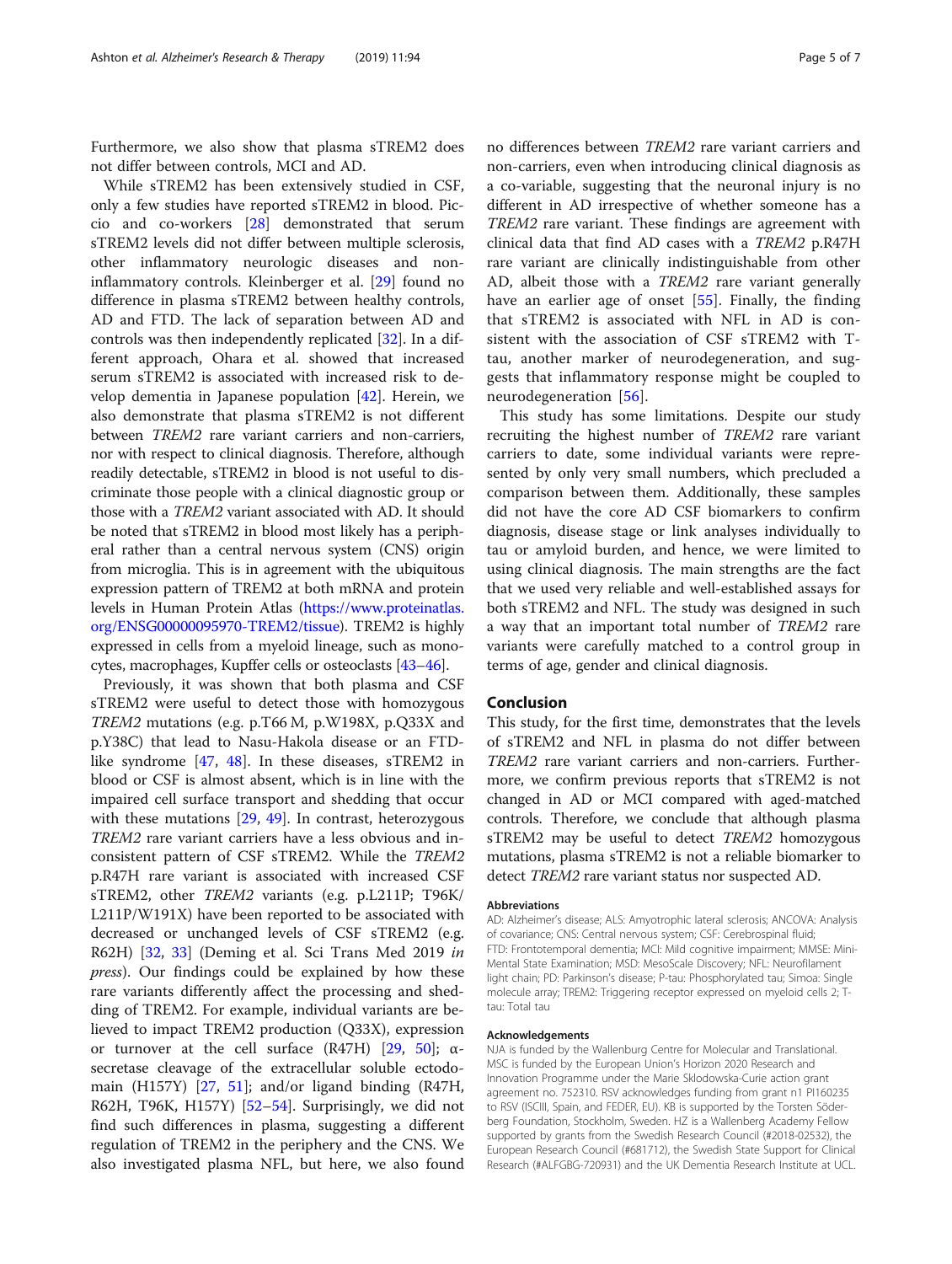#### <span id="page-5-0"></span>Authors' contributions

NJA, AKH and HZ provided the initial concept and study design. AH performed all the data acquisition. NJA and MSA performed the data analysis, interpreted the data and co-wrote the manuscript. All authors contributed to the content of the publication, and critically reviewed and edited the manuscript. All authors read and approved the final manuscript.

#### Funding

The study has received funding from the Innovative Medicines Initiative 2 Joint Undertaking under grant agreement no. 115976. This Joint Undertaking receives support from the European Union's Horizon 2020 Research and Innovation Programme and EFPIA (AKH and HZ), the UK Dementia Research Institute (AKH and HZ) and the Olav Thon Foundation. This study is an independent research partly funded by the National Institute for Health Research (NIHR) Biomedical Research Centre at South London and Maudsley NHS Foundation Trust and King's College London. The views expressed are those of the authors and not necessarily those of the NHS, the NIHR or the Department of Health. NFL measurements were performed on equipment purchased through a Wellcome Trust Multi-User Equipment Grant. The plasma samples were collected with funding through the EU FP6 programme (AddNeuroMed).

#### Availability of data and materials

The datasets used and/or analysed during the current study are available from the corresponding author on reasonable request.

#### Ethics approval and consent to participate

Not applicable.

#### Consent for publication

Not applicable.

#### Competing interests

KB has served as a consultant or at advisory boards for Alector, Alzheon, CogRx, Biogen, Lilly, Novartis and Roche Diagnostics, and is a co-founder of Brain Biomarker Solutions in Gothenburg AB, a GU Venture-based platform company at the University of Gothenburg, all unrelated to the work presented in this paper. HZ has served at scientific advisory boards for Roche Diagnostics, Wave, Samumed and CogRx; has given lectures in symposia sponsored by Alzecure and Biogen; and is a co-founder of Brain Biomarker Solutions in Gothenburg AB, a GU Venture-based platform company at the University of Gothenburg. The other authors declare that they have no competing interests.

#### Author details

<sup>1</sup>Department of Psychiatry and Neurochemistry, Institute of Neuroscience & Physiology, The Sahlgrenska Academy at the University of Gothenburg, Mölndal, Sweden. <sup>2</sup>Wallenberg Centre for Molecular and Translational Medicine, University of Gothenburg, Gothenburg, Sweden. <sup>3</sup>Institute of Psychiatry, Psychology & Neuroscience, King's College London, London, UK. <sup>4</sup> <sup>4</sup>NIHR Biomedical Research Centre for Mental Health & Biomedical Research Unit for Dementia at South London & Maudsley NHS Foundation, London, UK. <sup>5</sup>Barcelonaβeta Brain Research Center (BBRC), Pasqual Maragall Foundation, Barcelona, Catalonia, Spain. <sup>6</sup>Department of Neurology, Hospital del Mar, Barcelona, Catalonia, Spain. <sup>7</sup>Department of Neurodegenerative Disease, UCL Institute of Neurology, London, UK. <sup>8</sup>UK Dementia Research Institute at UCL, London, UK. <sup>9</sup> Department of Preventive Medicine and Public Health, University of Navarra, Pamplona, Spain. <sup>10</sup>Instituto de Investigación Sanitaria de Navarra, Pamplona, Spain. <sup>11</sup>CIBER and Fisiopatología de la Obesidad y Nutrición (CIBERobn), Instituto de Salud Carlos III, Madrid, Spain. <sup>12</sup>Fundació Docència i Recerca Mútua Terrassa, University Hospital Mútua de Terrassa, Terrassa, 08221 Barcelona, Spain. 13Movement Disorders Unit, Department of Neurology, University Hospital Mútua de Terrassa, Terrassa,<br>08222 Barcelona, Spain. <sup>14</sup>Alzheimer's Disease and Other Cognitive Disorders Unit, Neurology Service, Hospital Clínic, Barcelona, Spain. 15August Pi i Sunyer Biomedical Research Institute (IDIBAPS), Barcelona, Spain. 16Alzheimer Center Amsterdam, Department of Neurology, Amsterdam Neuroscience, Vrije Universiteit Amsterdam, Amsterdam UMC, Amsterdam, the Netherlands. <sup>17</sup>Alzheimer Center Limburg, School for Mental Health and Neuroscience, Maastricht University, Maastricht, the Netherlands. 18Clinical Neurochemistry Laboratory, Sahlgrenska University Hospital, Mölndal, Sweden.

#### Received: 11 June 2019 Accepted: 9 October 2019 Published online: 28 November 2019

#### References

- 1. Hampel H, O'Bryant SE, Molinuevo JL, Zetterberg H, Masters CL, Lista S, et al. Blood-based biomarkers for Alzheimer disease: mapping the road to the clinic. Nat Rev Neurol. 2018;14(11):639–52.
- 2. Nakamura A, Kaneko N, Villemagne VL, Kato T, Doecke J, Dore V, et al. High performance plasma amyloid-beta biomarkers for Alzheimer's disease. Nature. 2018;554(7691):249–54.
- 3. Janelidze S, Stomrud E, Palmqvist S, Zetterberg H, van Westen D, Jeromin A, et al. Plasma beta-amyloid in Alzheimer's disease and vascular disease. Sci Rep. 2016;6:26801.
- 4. Ovod V, Ramsey KN, Mawuenyega KG, Bollinger JG, Hicks T, Schneider T, et al. Amyloid beta concentrations and stable isotope labeling kinetics of human plasma specific to central nervous system amyloidosis. Alzheimers Dement. 2017;13(8):841–9.
- Mattsson N, Andreasson U, Zetterberg H, Blennow K, Alzheimer's Disease Neuroimaging I. Association of plasma neurofilament light with neurodegeneration in patients with Alzheimer disease. JAMA Neurol. 2017; 74(5):557–566.
- 6. Lewczuk P, Ermann N, Andreasson U, Schultheis C, Podhorna J, Spitzer P, et al. Plasma neurofilament light as a potential biomarker of neurodegeneration in Alzheimer's disease. Alzheimers Res Ther. 2018;  $10(1):71$
- 7. Ashton NJ, Leuzy A, Lim YM, Troakes C, Hortobagyi T, Hoglund K, et al. Increased plasma neurofilament light chain concentration correlates with severity of post-mortem neurofibrillary tangle pathology and neurodegeneration. Acta Neuropathol Commun. 2019;7(1):5.
- 8. Olsson B, Lautner R, Andreasson U, Ohrfelt A, Portelius E, Bjerke M, et al. CSF and blood biomarkers for the diagnosis of Alzheimer's disease: a systematic review and meta-analysis. Lancet Neurol. 2016;15(7):673–84.
- 9. Gaetani L, Blennow K, Calabresi P, Di Filippo M, Parnetti L, Zetterberg H. Neurofilament light chain as a biomarker in neurological disorders. J Neurol Neurosurg Psychiatry. 2019;90(8):870-81.
- 10. Hansson O, Janelidze S, Hall S, Magdalinou N, Lees AJ, Andreasson U, et al. Blood-based NfL: a biomarker for differential diagnosis of parkinsonian disorder. Neurology. 2017;88(10):930–7.
- 11. Rohrer JD, Woollacott IO, Dick KM, Brotherhood E, Gordon E, Fellows A, et al. Serum neurofilament light chain protein is a measure of disease intensity in frontotemporal dementia. Neurology. 2016;87(13):1329–36.
- 12. Byrne LM, Rodrigues FB, Blennow K, Durr A, Leavitt BR, Roos RAC, et al. Neurofilament light protein in blood as a potential biomarker of neurodegeneration in Huntington's disease: a retrospective cohort analysis. Lancet Neurol. 2017;16(8):601–9.
- 13. Mattsson N, Zetterberg H, Janelidze S, Insel PS, Andreasson U, Stomrud E, et al. Plasma tau in Alzheimer disease. Neurology. 2016;87(17):1827–35.
- 14. Mielke MM, Hagen CE, Xu J, Chai X, Vemuri P, Lowe VJ, et al. Plasma phospho-tau181 increases with Alzheimer's disease clinical severity and is associated with tau- and amyloid-positron emission tomography. Alzheimers Dement. 2018;14(8):989–97.
- 15. Foulds P, McAuley E, Gibbons L, Davidson Y, Pickering-Brown SM, Neary D, et al. TDP-43 protein in plasma may index TDP-43 brain pathology in Alzheimer's disease and frontotemporal lobar degeneration. Acta Neuropathol. 2008;116(2):141–6.
- 16. Barbour R, Kling K, Anderson JP, Banducci K, Cole T, Diep L, et al. Red blood cells are the major source of alpha-synuclein in blood. Neurodegener Dis. 2008;5(2):55–9.
- 17. Kvartsberg H, Portelius E, Andreasson U, Brinkmalm G, Hellwig K, Lelental N, et al. Characterization of the postsynaptic protein neurogranin in paired cerebrospinal fluid and plasma samples from Alzheimer's disease patients and healthy controls. Alzheimers Res Ther. 2015;7(1):40.
- 18. Guerreiro R, Wojtas A, Bras J, Carrasquillo M, Rogaeva E, Majounie E, et al. TREM2 variants in Alzheimer's disease. N Engl J Med. 2013;368(2):117–27.
- 19. Jonsson T, Stefansson H, Steinberg S, Jonsdottir I, Jonsson PV, Snaedal J, et al. Variant of TREM2 associated with the risk of Alzheimer's disease. N Engl J Med. 2013;368(2):107–16.
- 20. Cuyvers E, Bettens K, Philtjens S, Van Langenhove T, Gijselinck I, van der Zee J, et al. Investigating the role of rare heterozygous TREM2 variants in Alzheimer's disease and frontotemporal dementia. Neurobiol Aging. 2014; 35(3):726 e11–9.